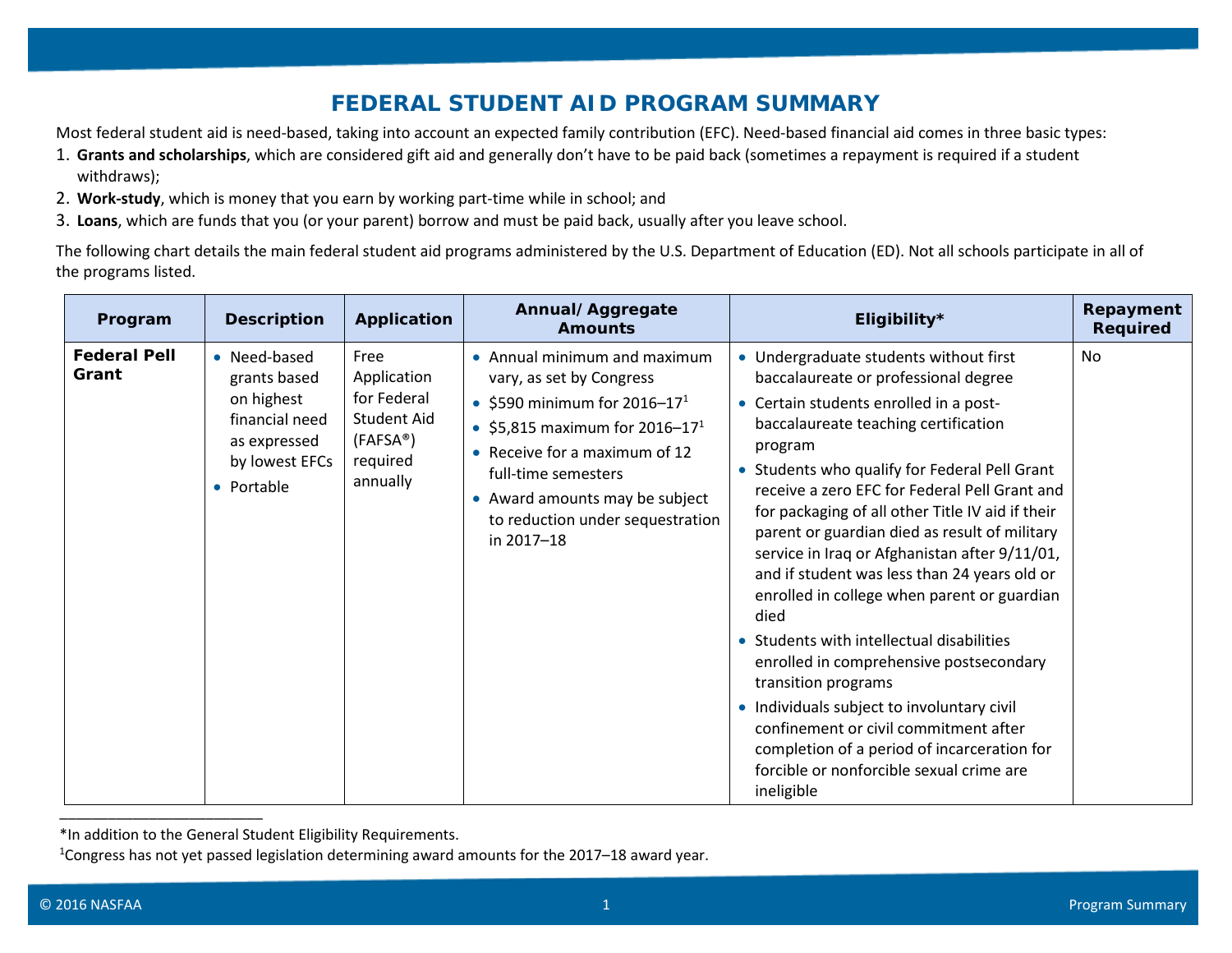| Program                                                   | <b>Description</b>              | Application                          | Annual/Aggregate<br><b>Amounts</b>                                                                                                                                                                                                                                                                                                                                                                                                                  | Eligibility*                                                                                                                                                                                                                                                                                       | Repayment<br><b>Required</b> |
|-----------------------------------------------------------|---------------------------------|--------------------------------------|-----------------------------------------------------------------------------------------------------------------------------------------------------------------------------------------------------------------------------------------------------------------------------------------------------------------------------------------------------------------------------------------------------------------------------------------------------|----------------------------------------------------------------------------------------------------------------------------------------------------------------------------------------------------------------------------------------------------------------------------------------------------|------------------------------|
| Iraq and<br>Afghanistan<br><b>Service Grant</b><br>(IASG) | Non-need-based<br>grant program | <b>FAFSA</b><br>required<br>annually | Same amount as maximum<br>Federal Pell Grant applicable to<br>award year is reduced by 6.9%<br>due to sequestration.<br>• \$5,413.77 maximum for awards<br>first disbursed on or after<br>October 1, 2016 and before<br>October 1, $20171$<br>• Payments adjusted like Federal<br>Pell Grants for less-than-full-time<br>enrollment<br>• May not exceed student's cost of<br>attendance (COA)<br>Limited to a maximum of 12 full-<br>time semesters | • At time of parent's or guardian's death,<br>student must be less than 24 years of age,<br>or, if 24 years of age or older, enrolled at an<br>institution of higher education<br>• Student must not be Federal Pell Grant<br>eligible<br>• Not considered estimated financial<br>assistance (EFA) | No                           |

<sup>1</sup>Congress has not yet passed legislation determining award amounts for the 2017–18 award year.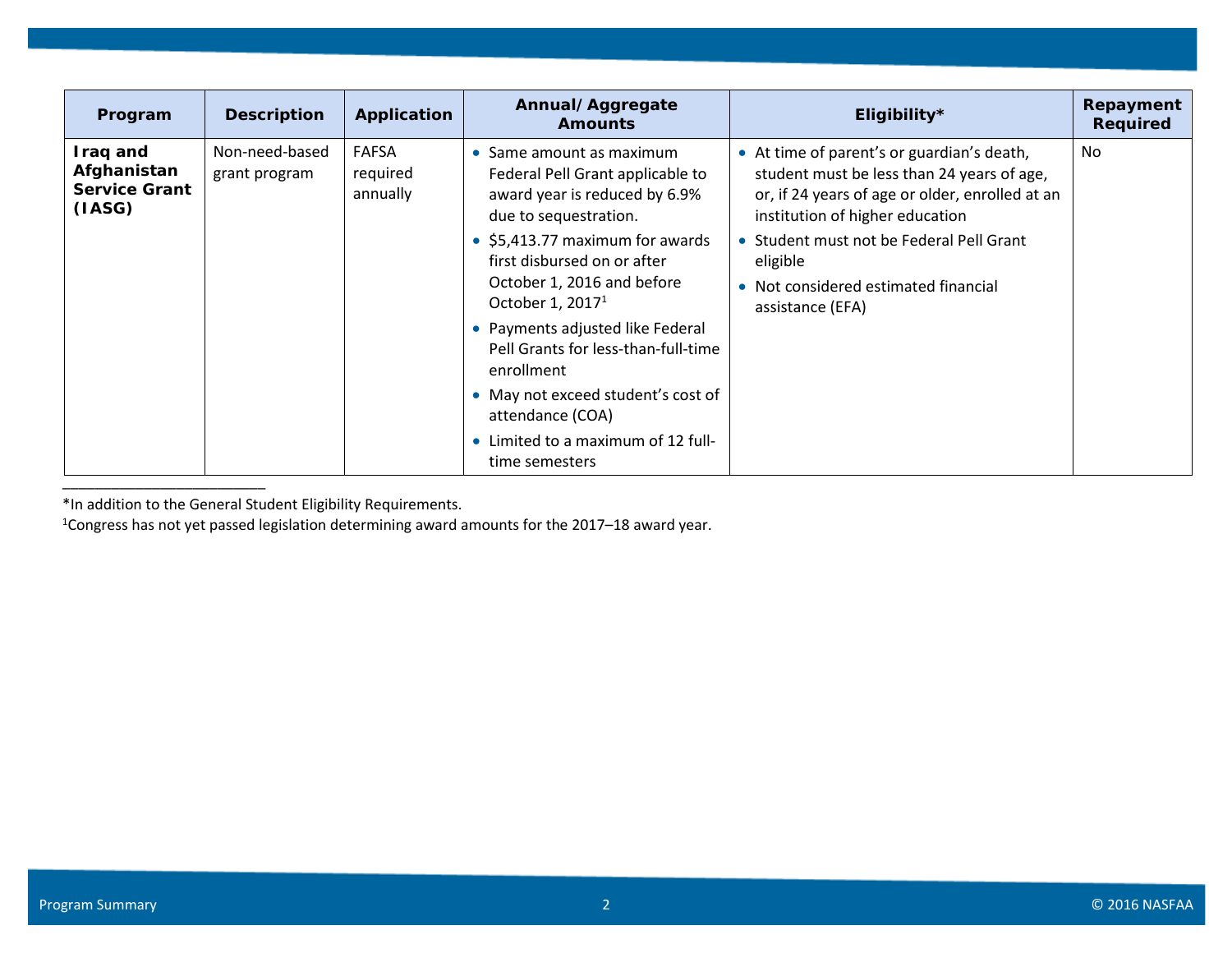| Program                                                                                                               | <b>Description</b>                                                                    | <b>Application</b>                   | Annual/Aggregate<br><b>Amounts</b>                                                                                                                                                                                                                                                                                                      | Eligibility*                                                                                                                                                                                                                                                                                                                                                                                                                                                                                                                                                                                                                                                                                                                                                        | Repayment<br><b>Required</b>                                                                                                                                    |
|-----------------------------------------------------------------------------------------------------------------------|---------------------------------------------------------------------------------------|--------------------------------------|-----------------------------------------------------------------------------------------------------------------------------------------------------------------------------------------------------------------------------------------------------------------------------------------------------------------------------------------|---------------------------------------------------------------------------------------------------------------------------------------------------------------------------------------------------------------------------------------------------------------------------------------------------------------------------------------------------------------------------------------------------------------------------------------------------------------------------------------------------------------------------------------------------------------------------------------------------------------------------------------------------------------------------------------------------------------------------------------------------------------------|-----------------------------------------------------------------------------------------------------------------------------------------------------------------|
| <b>Teacher</b><br><b>Education</b><br>Assistance<br>for College<br>and Higher<br><b>Education</b><br>(TEACH)<br>Grant | • Grant program<br>$\bullet$ Conditional <sup>2</sup><br>• Portable <sup>3</sup>      | <b>FAFSA</b><br>required<br>annually | $\bullet$ \$4,000 annual maximum<br>reduced by 6.9% for awards first<br>disbursed on or after October 1,<br>2016 and before October 1,<br>2017 <sup>1</sup><br>· \$16,000 undergraduate<br>aggregate limit (includes<br>postbaccalaureate)<br>• \$8,000 graduate aggregate limit<br>• Sequestration has no impact on<br>aggregate limit | • Have and maintain 3.25 grade point average<br>(GPA) on a 4.0 scale, or have scored above<br>75th percentile on single battery of<br>nationally-normed undergraduate,<br>postbaccalaureate, or graduate admissions<br>test<br>• GPA/score requirements do not apply to:<br>> Current teachers working on graduate<br>degrees or retirees from other<br>occupations with expertise in high-need<br>fields working on graduate degrees<br>$\triangleright$ Current or retired teachers completing a<br>high-quality alternate route teacher<br>certification program<br>• Agree to teach full time in a high-need field<br>for at least 4 years within 8 years of<br>graduation at a school serving a high<br>percentage of low-income students (Title I<br>schools) | Repayment<br>required if<br>student does<br>not fulfill<br>teaching<br>requirement;<br>grant funds<br>become a<br><b>Federal Direct</b><br>Unsubsidized<br>Loan |
| Federal<br>Supplemental<br><b>Educational</b><br>Opportunity<br>Grant<br>(FSEOG)                                      | • Need-based<br>campus-based<br>grant program<br>• Funds<br>awarded by<br>institution | <b>FAFSA</b><br>required<br>annually | • \$100 annual minimum (may be<br>prorated for less than full-year<br>enrollment)<br>\$4,000 annual maximum<br>$\bullet$<br>(students on approved study<br>abroad programs may receive up<br>to \$4,400)<br>• No aggregate limit                                                                                                        | • Undergraduate students without<br>baccalaureate or professional degree<br>• Students with intellectual disabilities<br>enrolled in comprehensive postsecondary<br>transition programs<br>• First priority given to Federal Pell Grant<br>recipients with "exceptional financial need"<br>(defined by law as lowest EFCs)                                                                                                                                                                                                                                                                                                                                                                                                                                          | <b>No</b>                                                                                                                                                       |

1Congress has not yet passed legislation determining award amounts for the 2017–18 award year.

<sup>2</sup>Failure to meet teaching obligation results in conversion of grant to Direct Unsubsidized Loan.

<sup>3</sup>Depending on institutional participation.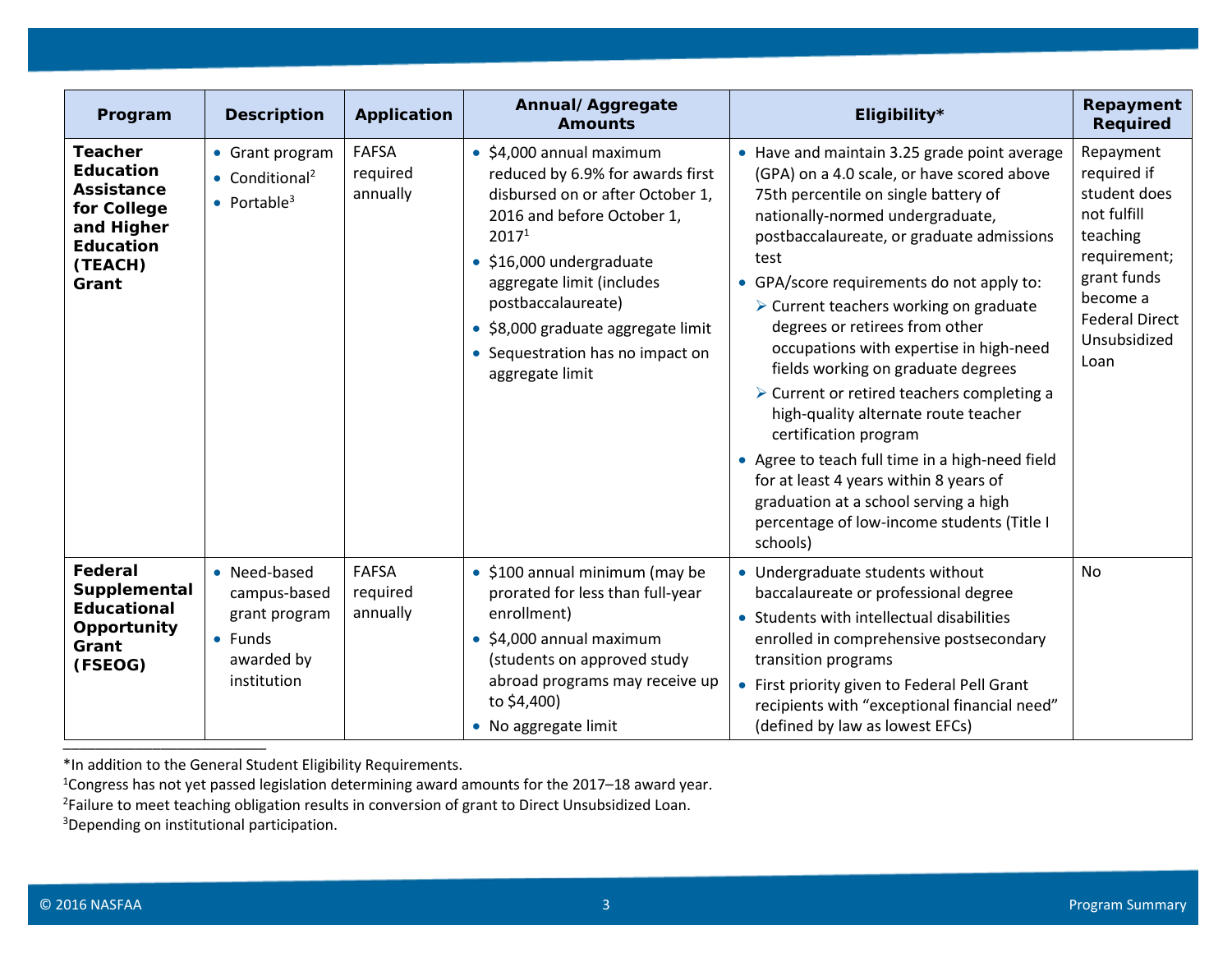| Program                               | <b>Description</b>                                                                                            | Application                                                                                      | Annual/Aggregate<br><b>Amounts</b>                                                                                                                                                                                                                                                            | Eligibility*                                                                                                                                                                                                                                                                                                                                                                                                                                                                                                                                                                                                                                                                | Repayment<br><b>Required</b>                                                                                                                             |
|---------------------------------------|---------------------------------------------------------------------------------------------------------------|--------------------------------------------------------------------------------------------------|-----------------------------------------------------------------------------------------------------------------------------------------------------------------------------------------------------------------------------------------------------------------------------------------------|-----------------------------------------------------------------------------------------------------------------------------------------------------------------------------------------------------------------------------------------------------------------------------------------------------------------------------------------------------------------------------------------------------------------------------------------------------------------------------------------------------------------------------------------------------------------------------------------------------------------------------------------------------------------------------|----------------------------------------------------------------------------------------------------------------------------------------------------------|
| Federal<br><b>Work-Study</b><br>(FWS) | • Need-based<br>campus-based<br>employment<br>program<br>$\bullet$ Funds<br>awarded by<br>institution         | <b>FAFSA</b><br>required<br>annually                                                             | • No minimum or maximum<br>• Award amount is dictated by<br>school policy                                                                                                                                                                                                                     | • Undergraduate and graduate students<br>• Students with intellectual disabilities<br>enrolled in comprehensive postsecondary<br>transition programs<br>• Students enrolled at least half time in<br>coursework required by a state for teacher<br>certification                                                                                                                                                                                                                                                                                                                                                                                                            | <b>No</b>                                                                                                                                                |
| Federal<br><b>Perkins Loan</b>        | • Need-based<br>campus-based<br>loan program<br>$\bullet$ Funds<br>awarded by<br>institution<br>• 5% interest | • FAFSA<br>required<br>annually<br>• Master<br>Promissory<br>Note (MPN)<br>provided by<br>school | • \$5,500/year undergraduates<br>• \$11,000 aggregate limit for<br>students who have not yet<br>completed 2 years of<br>undergraduate program<br>· \$27,500 undergraduate<br>aggregate limit<br>Study Abroad: Annual and<br>aggregates may exceed above<br>noted amounts by as much as<br>20% | • Undergraduate students only <sup>1</sup><br>• May receive funds during 2017-18 award<br>year, if first disbursed on or after July 1,<br>2017 and before October 1, 2017 <sup>2</sup><br>• First priority given to students with<br>exceptional need (defined by school)<br>• Must first have determination of<br>eligibility/ineligibility for Federal Pell Grant<br>• Must first have determination of<br>eligibility/ineligibility for Direct Subsidized<br>Loans (current and new borrowers) and<br>Direct Unsubsidized Loans (new borrowers) <sup>3</sup><br>• Students enrolled at least half time in<br>coursework required by a state for teacher<br>certification | • Yes; begins<br>9 months<br>after<br>cessation of<br>at least<br>half-time<br>enrollment<br>Deferment<br>and<br>cancellation<br>provisions<br>available |

1Congress has not yet passed legislation determining award amounts for the 2017–18 award year.

<sup>2</sup>Failure to meet teaching obligation results in conversion of grant to Direct Unsubsidized Loan.

<sup>3</sup>Depending on institutional participation.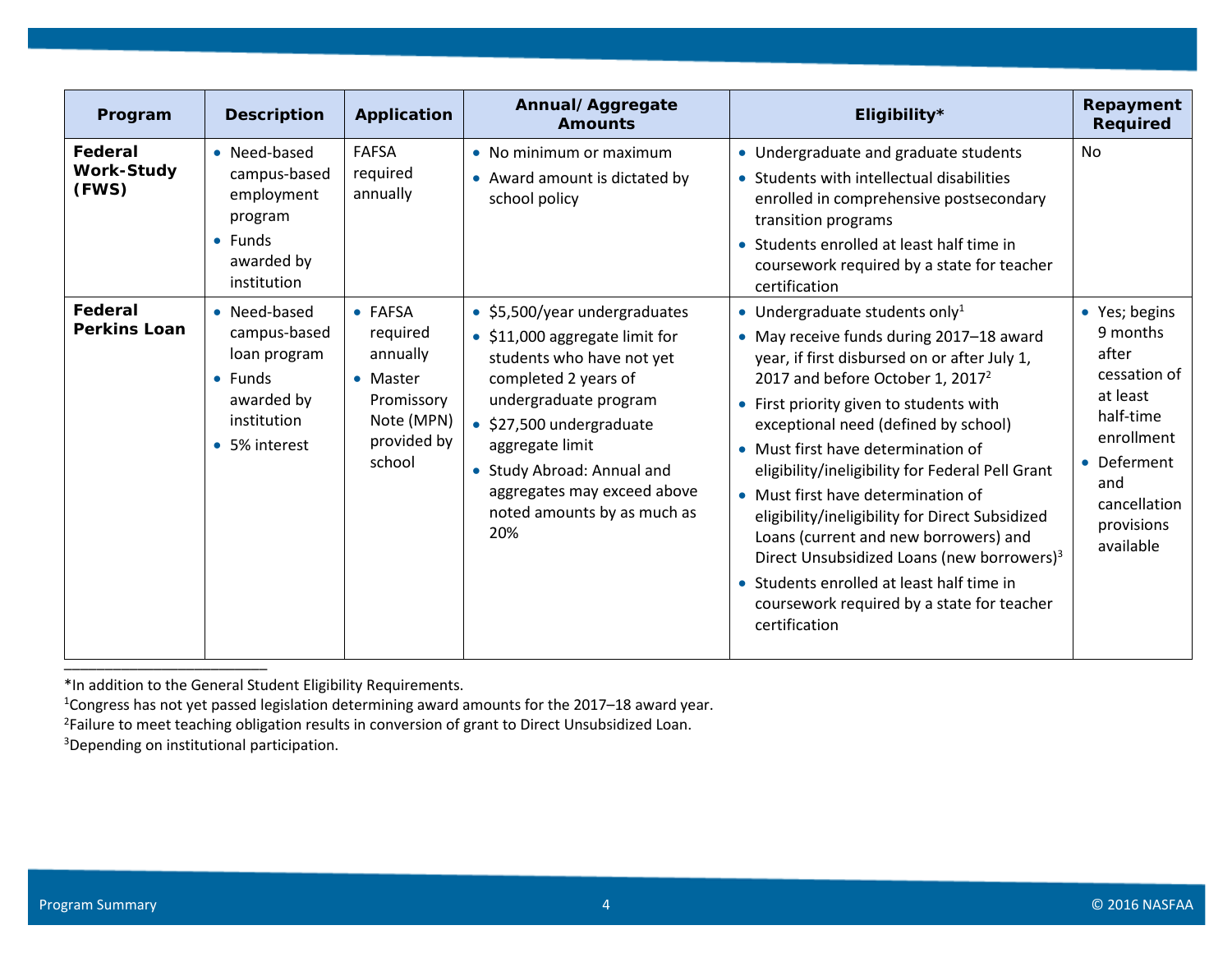| Program                                                                                                                    | <b>Description</b>                                                                                                                                                                                                                                                                                                                    | <b>Application</b>                                                          | Annual/Aggregate<br><b>Amounts</b>                                                                                                                                                                                                                                                                                                                                                                                                                                                                                                                                                                                                                                                                                                                                                                             | Eligibility*                                                                                                                                                                                                                                                                                                                                                                                                                                                                                                                                                                                                                                                                                                                                                                                                                                                                                                                                                                                                                                                                                        | Repayment<br><b>Required</b>                                                                                                                                                                                    |
|----------------------------------------------------------------------------------------------------------------------------|---------------------------------------------------------------------------------------------------------------------------------------------------------------------------------------------------------------------------------------------------------------------------------------------------------------------------------------|-----------------------------------------------------------------------------|----------------------------------------------------------------------------------------------------------------------------------------------------------------------------------------------------------------------------------------------------------------------------------------------------------------------------------------------------------------------------------------------------------------------------------------------------------------------------------------------------------------------------------------------------------------------------------------------------------------------------------------------------------------------------------------------------------------------------------------------------------------------------------------------------------------|-----------------------------------------------------------------------------------------------------------------------------------------------------------------------------------------------------------------------------------------------------------------------------------------------------------------------------------------------------------------------------------------------------------------------------------------------------------------------------------------------------------------------------------------------------------------------------------------------------------------------------------------------------------------------------------------------------------------------------------------------------------------------------------------------------------------------------------------------------------------------------------------------------------------------------------------------------------------------------------------------------------------------------------------------------------------------------------------------------|-----------------------------------------------------------------------------------------------------------------------------------------------------------------------------------------------------------------|
| <b>Federal Direct</b><br><b>Student Loan</b><br>-Direct<br><b>Subsidized</b><br>and Direct<br><b>Unsubsidized</b><br>Loans | • Originated by<br>school with<br>funds from<br>federal<br>government<br>• Need-based<br>subsidized<br>loan<br>supplemented<br>by non-need-<br>based<br>unsubsidized<br>loan up to<br>combined limit<br>• 3.76% interest<br>rate for Direct<br>Subsidized and<br>Unsubsidized<br>Loans for<br>undergraduate<br>students in<br>2016-17 | • FAFSA<br>required<br>annually<br>$\bullet$ MPN<br>obtained<br>from school | <b>Annual Loan Limits:</b><br>• \$3,500 $1st$ -year undergraduates<br>• \$4,500 $2^{nd}$ -year undergraduates<br>• \$5,500 each remaining<br>undergraduate year<br>• Undergraduate annual limits<br>prorated for programs and<br>remaining periods of enrollment<br>less than an academic year<br>\$2,625 for preparatory<br>coursework necessary to enroll<br>in undergraduate program <sup>4</sup><br>• \$5,500 for preparatory<br>coursework necessary to enroll<br>in graduate or professional<br>degree program if already have<br>baccalaureate <sup>4</sup><br>• \$5,500/year for teacher<br>certification if already have<br>baccalaureate<br>• Actual amount of subsidized loan<br>cannot exceed COA - EFC - other<br>aid<br>• Actual amount of unsubsidized<br>Ioan cannot exceed COA - other<br>aid | • Undergraduate and graduate students<br>enrolled at least half time<br>• Graduate and professional students<br>enrolled at least half time are eligible for<br>base unsubsidized only<br>• Must first have determination of<br>eligibility/ineligibility for Federal Pell Grant<br>• Must determine eligibility for Direct<br>Subsidized Loan before determining<br>eligibility for Direct Unsubsidized Loan<br>• Interest subsidy for undergraduates during<br>at least half-time enrollment, grace period<br>for certain loans, and deferment periods for<br>subsidized loans<br>• New borrowers reaching 150 percent of the<br>published length of borrower's educational<br>program become ineligible for interest<br>subsidy benefits on all Direct Subsidized<br>Loans first disbursed to that borrower on or<br>after 7/1/13<br>• Unsubsidized funds may be used to replace<br><b>EFC</b><br>• Under certain conditions to students<br>enrolled in:<br>$\triangleright$ Coursework required by a state for<br>teacher certification<br>$\triangleright$ Preparatory coursework <sup>4</sup> | • Yes; begins<br>6 months<br>after<br>cessation of<br>at least<br>half-time<br>enrollment<br>• Deferment<br>possible<br>• Interest<br>accrues on<br>unsubsi-<br>dized loan<br>from date<br>of disburse-<br>ment |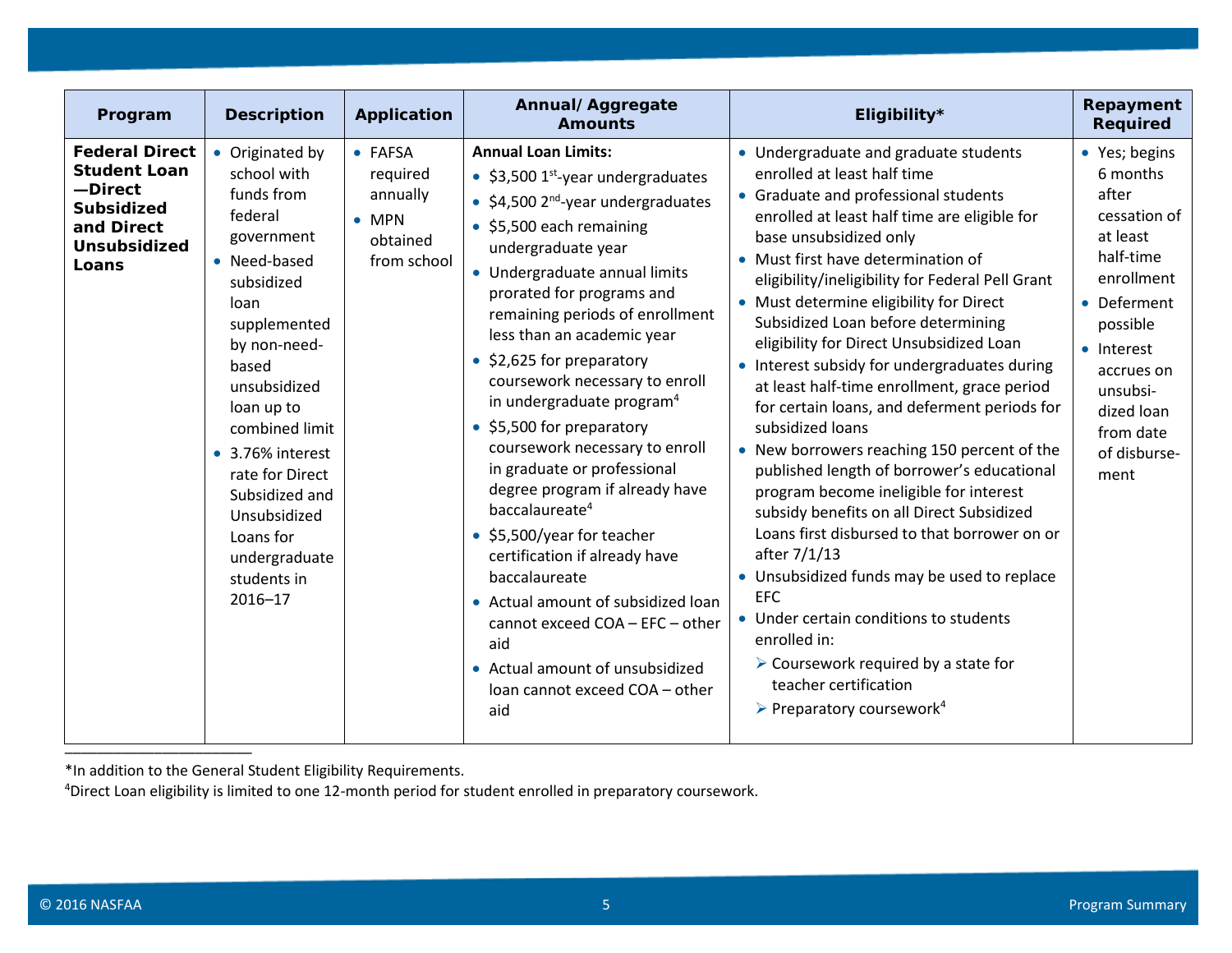| Program                                                                                                                                   | <b>Description</b>                                                                                                                                                                                                                                                                                                                                                                | Application | Annual/Aggregate<br><b>Amounts</b>                                                                                                                                                                                                                                                                                                                                                                                                                                                                                                       | Eligibility* | Repayment<br><b>Required</b> |
|-------------------------------------------------------------------------------------------------------------------------------------------|-----------------------------------------------------------------------------------------------------------------------------------------------------------------------------------------------------------------------------------------------------------------------------------------------------------------------------------------------------------------------------------|-------------|------------------------------------------------------------------------------------------------------------------------------------------------------------------------------------------------------------------------------------------------------------------------------------------------------------------------------------------------------------------------------------------------------------------------------------------------------------------------------------------------------------------------------------------|--------------|------------------------------|
| <b>Federal Direct</b><br><b>Student Loan</b><br>-Direct<br><b>Subsidized</b><br>and Direct<br><b>Unsubsidized</b><br>Loans<br>(continued) | • 5.31% for<br><b>Direct</b><br>Unsubsidized<br>Loans for<br>graduate/<br>professional<br>students in<br>2016-17<br>• Interest rates<br>subject to<br>change July 1<br>each award<br>year<br>$\bullet$ 1.069%<br>origination fee<br>for loans first<br>disbursed on<br>or after<br>October 1,<br>2016 and<br>before<br>October 1,<br>2017; subject<br>to change in<br>$2017 - 18$ |             | <b>Aggregate Loan Limits:</b><br>• Dependent undergraduates<br>whose parents can borrow PLUS:<br>\$31,000, of which only \$23,000<br>can be in subsidized amounts<br>• Dependent undergraduates<br>whose parents cannot borrow<br>PLUS and independent<br>undergraduates: \$57,500, of<br>which no more than \$23,000 can<br>be in subsidized amounts<br>• Graduate and professional<br>students (including loans for<br>undergraduate study): \$138,500,<br>of which no more than \$65,500<br>can be in subsidized amounts <sup>5</sup> |              |                              |

<sup>5</sup>Effective with periods of enrollment beginning on or after 7/1/12, graduate and professional students are not eligible to borrow Direct Subsidized Loans.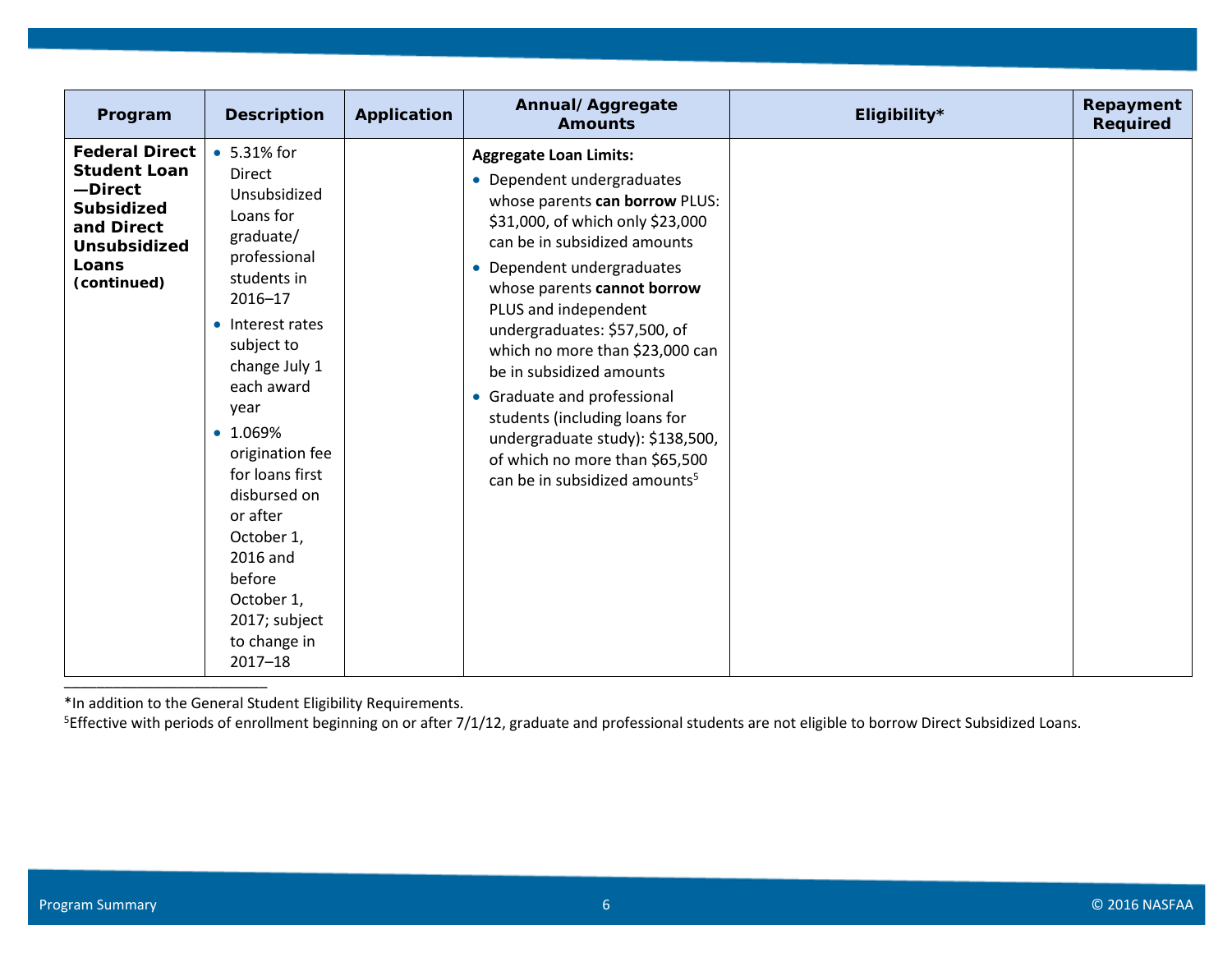| Program                                                          | <b>Description</b>                                                                                                                                                                                                                                                      | <b>Application</b>                                                          | Annual/Aggregate<br><b>Amounts</b>                                                                                                                                                                                                                                                                                                                                                                                                                                                                                                                                                                                                                                                                                                                                                                                                                                           | Eligibility*                                                                                                                                                                                                                                                | Repayment<br><b>Required</b>                        |
|------------------------------------------------------------------|-------------------------------------------------------------------------------------------------------------------------------------------------------------------------------------------------------------------------------------------------------------------------|-----------------------------------------------------------------------------|------------------------------------------------------------------------------------------------------------------------------------------------------------------------------------------------------------------------------------------------------------------------------------------------------------------------------------------------------------------------------------------------------------------------------------------------------------------------------------------------------------------------------------------------------------------------------------------------------------------------------------------------------------------------------------------------------------------------------------------------------------------------------------------------------------------------------------------------------------------------------|-------------------------------------------------------------------------------------------------------------------------------------------------------------------------------------------------------------------------------------------------------------|-----------------------------------------------------|
| Direct Loan-<br><b>Additional</b><br><b>Unsubsidized</b><br>Loan | • Non-need-<br>based loan<br>• Limits are in<br>addition to the<br>"base" limits<br>for subsidized<br>and<br>unsubsidized<br>loans<br>described<br>above<br>• Interest rates<br>and origination<br>fee same as<br>Direct<br>Unsubsidized<br>Loans<br>described<br>above | • FAFSA<br>required<br>annually<br>$\bullet$ MPN<br>obtained<br>from school | <b>Annual Loan Limits:</b><br>Dependent undergraduates whose<br>parents can borrow PLUS:<br>$\bullet$ \$2,000/year<br>• Undergraduate annual limits<br>prorated for programs or<br>remaining periods of enrollment<br>less than an academic year<br>Dependent students whose parents<br>cannot borrow PLUS:<br>$\bullet$ \$6,000/year 1st and 2nd<br>undergraduate year<br>• \$7,000 each remaining<br>undergraduate year<br>• Undergraduate annual limits<br>prorated for programs or<br>remaining periods of enrollment<br>less than an academic year<br>• \$7,000/year for teacher<br>certification<br>• \$6,000 for preparatory<br>coursework necessary to enroll<br>in undergraduate program <sup>4</sup><br>• \$7,000 for preparatory<br>coursework necessary to enroll<br>in graduate or professional<br>degree program if already have<br>baccalaureate <sup>4</sup> | • Must have determination of<br>eligibility/ineligibility for Federal Pell Grant<br>• Must determine eligibility for Direct<br>Subsidized Loan before determining<br>eligibility for additional Direct Unsubsidized<br>Loan<br>• May be used to replace EFC | Yes; same as<br><b>Direct</b><br>Subsidized<br>Loan |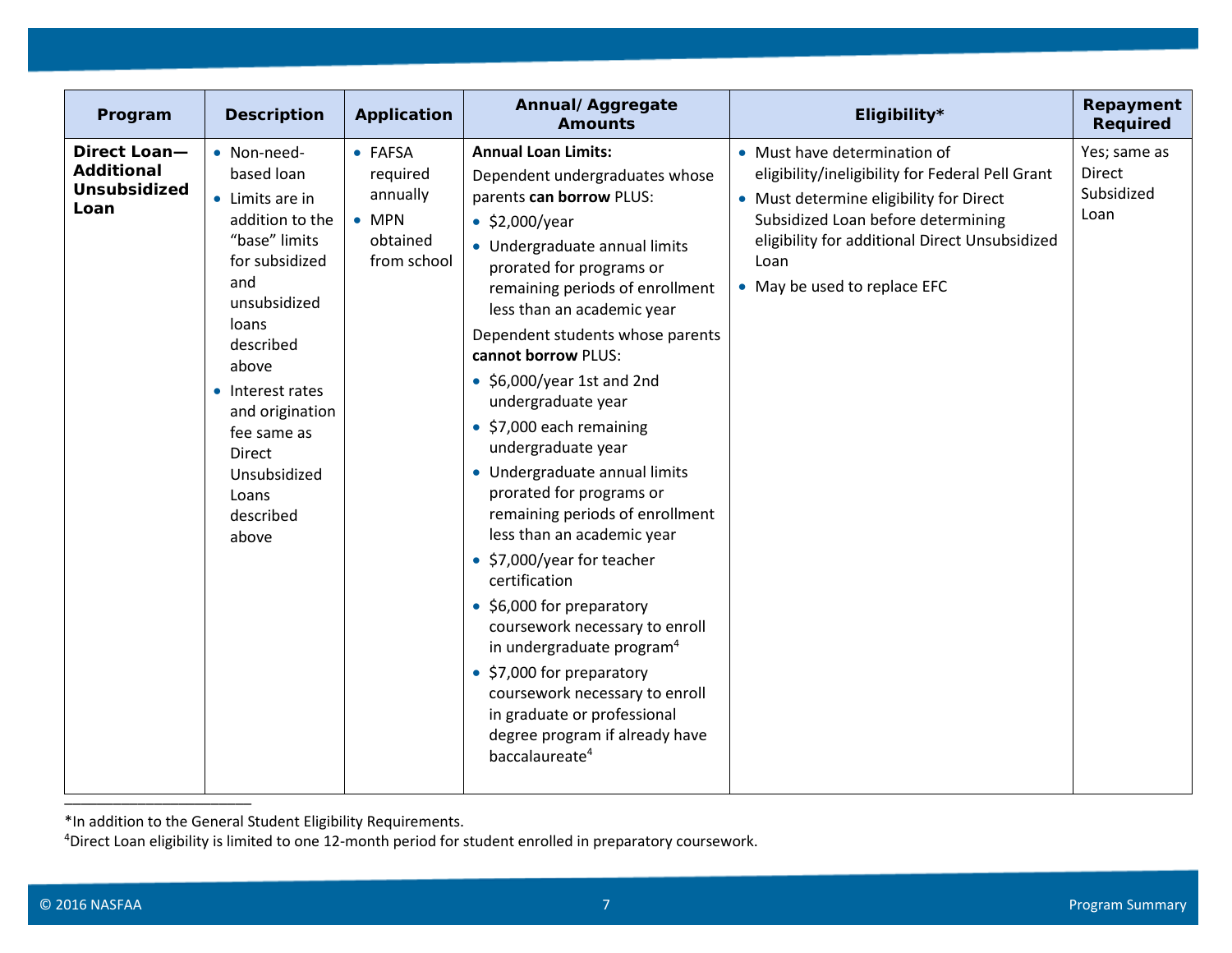| Program                                                                         | <b>Description</b> | Application | Annual/Aggregate<br><b>Amounts</b>                                                                                                                                                                                                                    | Eligibility* | Repayment<br>Required |
|---------------------------------------------------------------------------------|--------------------|-------------|-------------------------------------------------------------------------------------------------------------------------------------------------------------------------------------------------------------------------------------------------------|--------------|-----------------------|
| Direct Loan-<br><b>Additional</b><br><b>Unsubsidized</b><br>Loan<br>(continued) |                    |             | Independent students:<br>$\bullet$ \$6,000/year 1st and 2nd<br>undergraduate year<br>• \$7,000 each remaining<br>undergraduate year                                                                                                                   |              |                       |
|                                                                                 |                    |             | • Undergraduate annual limits<br>prorated for programs or<br>remaining periods of<br>enrollment less than an<br>academic year                                                                                                                         |              |                       |
|                                                                                 |                    |             | • \$20,500/year graduate or<br>professional students<br>• \$7,000/year for teacher                                                                                                                                                                    |              |                       |
|                                                                                 |                    |             | certification<br>• \$6,000 for preparatory<br>coursework necessary to enroll<br>in undergraduate program <sup>4</sup><br>• \$7,000 for preparatory<br>coursework necessary to enroll<br>in graduate or professional<br>degree program if already have |              |                       |
|                                                                                 |                    |             | baccalaureate <sup>4</sup><br>• Actual amount of loan cannot<br>exceed COA minus other aid<br>including loans received under<br>base limit                                                                                                            |              |                       |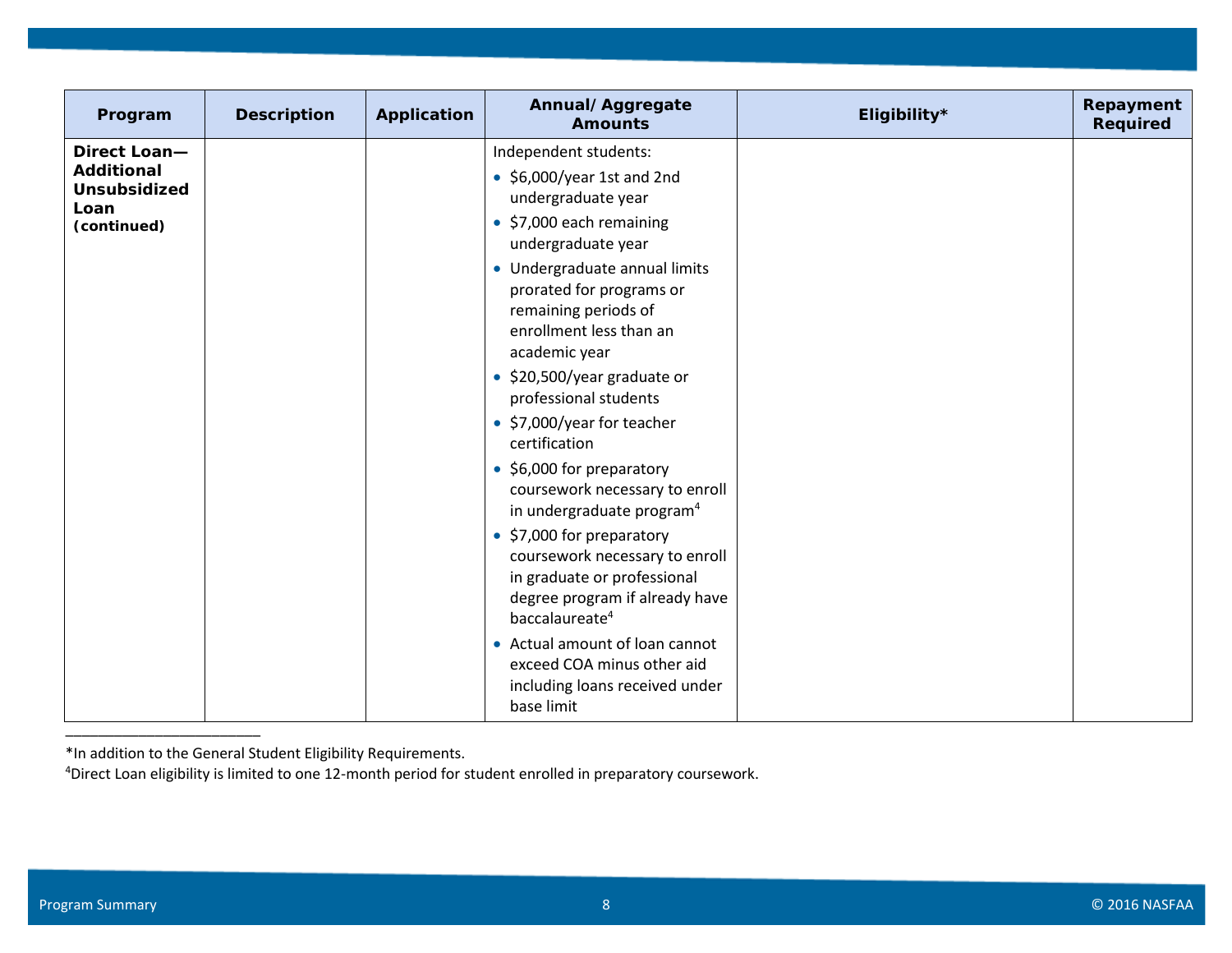| Program                                                                  | <b>Description</b> | Application | Annual/Aggregate<br><b>Amounts</b>                                                                                                                                                                                                                                                                                                                                                                                                                                                                                                                          | Eligibility* | Repayment<br>Required |
|--------------------------------------------------------------------------|--------------------|-------------|-------------------------------------------------------------------------------------------------------------------------------------------------------------------------------------------------------------------------------------------------------------------------------------------------------------------------------------------------------------------------------------------------------------------------------------------------------------------------------------------------------------------------------------------------------------|--------------|-----------------------|
| Direct Loan-<br><b>Additional</b><br>Unsubsidized<br>Loan<br>(continued) |                    |             | <b>Aggregate Loan Limits:</b><br>• Dependent undergraduates<br>whose parents can borrow<br>PLUS: \$31,000, of which<br>only \$23,000 can be in<br>subsidized amounts<br>• Dependent undergraduates<br>whose parents cannot<br><b>borrow PLUS and</b><br>independent<br>undergraduates: \$57,500, of<br>which no more than<br>\$23,000 can be in subsidized<br>amounts<br>• Graduate and professional<br>students (including loans for<br>undergraduate study):<br>\$138,500, of which no more<br>than \$65,500 can be in<br>subsidized amounts <sup>5</sup> |              |                       |

<sup>5</sup>Effective with periods of enrollment beginning on or after 7/1/12, graduate and professional students are not eligible to borrow Direct Subsidized Loans.